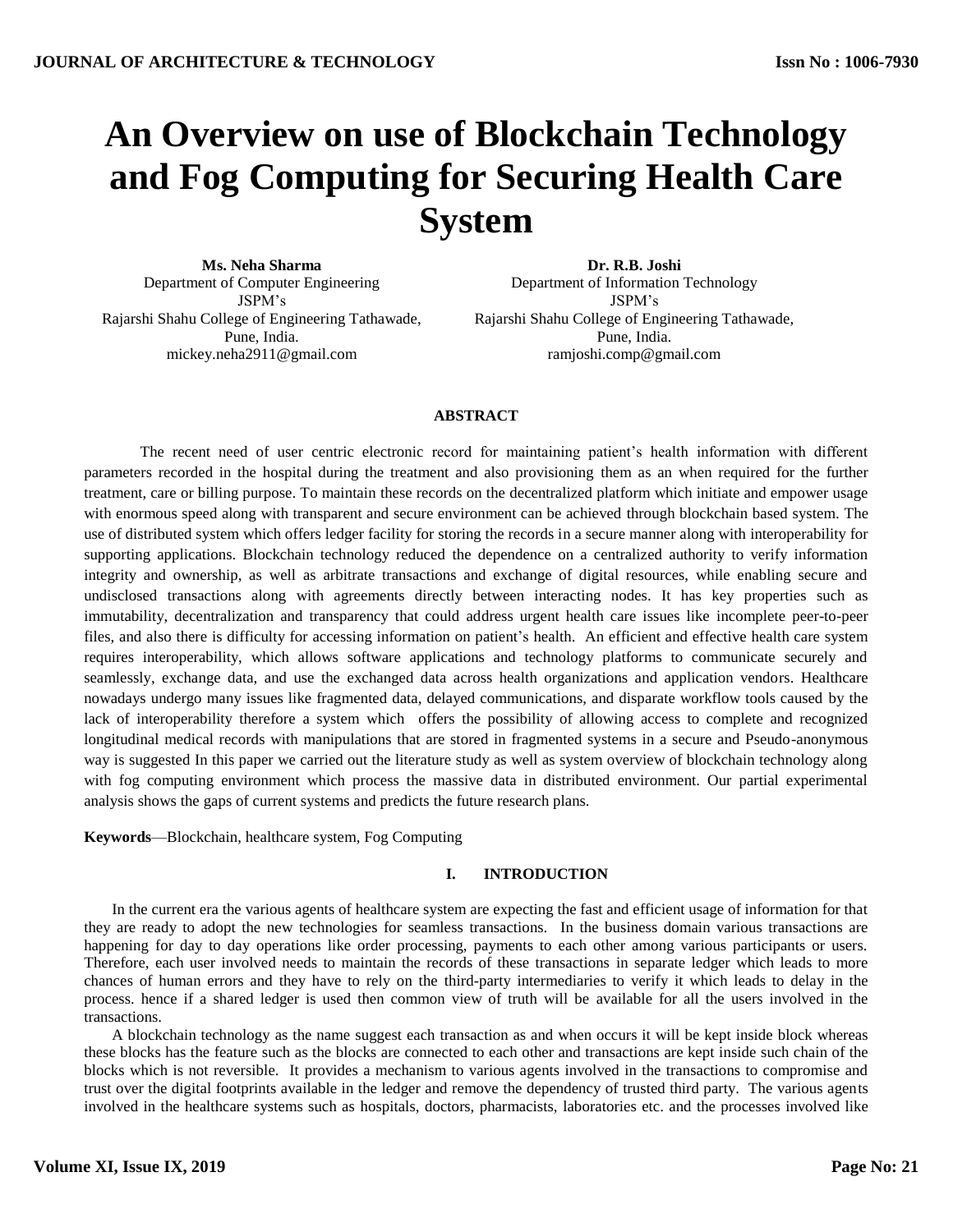claim settlement and payment systems has to interact with the existing data and each operation is checked and recorded like audit log on the distributed ledger. There is a need to enforce the privacy various access policies are in place as per the role of the agent to achieve security using permission-based access control rules.

A blockchain system has the property called secure and distributed one as it functions on the basis of common system of record which is shared among the vendors or agents which are participating for the business as a member in the network with proper access permissions hence the information can be kept confidential as per the role of the participating agent. The validation will be taken from the participating agents and transactions are only committed which are validated by the members and no one in the system has rights to delete these validated records.



**Figure 1: Blockchain**

A blockchain system can be visualized as a practically trustable cryptographic database where censorious medical information could be recorded. To better understand blockchain technology it's a network of users or participants involved in the trading will keep on validating the transactions at the regular interval by recording their consensus or agree on the terms of the involved transactions through sharing the true state of the data inside the distributed ledgers which can be used for trading various digital assets of different kinds by enforcing the rules over the network for taking the regular consensus. Blockchain is nothing but the distributed ledger mainly comprises of chain of blocks of transaction data here the record of the transactions are stored block by block as per mentioned timestamp which is main attribute. These blocks are chained through the fingerprint or hash value of the preceding block and forming a distributed database.

The atomic transactions are carried out using distributed ledger where the main attributes will be checked and validated without any requirement of any intermediary. The important parameters are timestamp and certainty that a certain transaction took place, here the use of pre-existing blockchain can be deployed to prove that status at that timestamp by embedding the hash of previous block in the subsequent block in the chain. This can act as the proof-of-work done to maintain and extend the blockchain. During verification the proof will help also they maintain the private information with an immutable link. The system is maintained by a computer network that is accessible to anyone running the software.

The blockchain functions as an undefined system that still has privacy problem, as all operations are exposed to all, even though it is tamper-proof in the sense of data incorruptibility. Therefore, access authority of the patient's various health records through multiple health institutions and devices must be carefully drafted. Blockchain itself is not drafted as the extensive storage system. In the theory of health care, a decentralized storage solution would greatly complement the weakness of the blockchain in frame of reference. The blockchain network as a decentralized system is more flexible as there is no single point attack or information loss with respect to centralized systems. Fog computing that is known as edge network, and is pushing borderland of computing functions, information, and supply away from centralized cloud to the probable flow of the network edge. The Fog network system works to build discipline, composition, and functionality in the Internet grit rather than functioning primarily through network entrance. We can illuminate the cloud computing infrastructure as a highly visualized IT infrastructure that provides hierarchical networking facilities through periphery server nodes. These fog nodes manage various applications and services to store and process information close to end users. Sometimes, fog computing often uses the term "perimeter calculation". Fog and the fringes involve pushing the functioning and intellectual abilities to the closeness of where the information originates. In both structures, the information is sent by the same sources or physical resources. All these systems carry out a physical work in this world as electrical circuits, or detecting the operations around them. To achieve the security using decentralized we employ blockchain systems. This work we illustrate approach of blockchain applications in various environment data processing methods.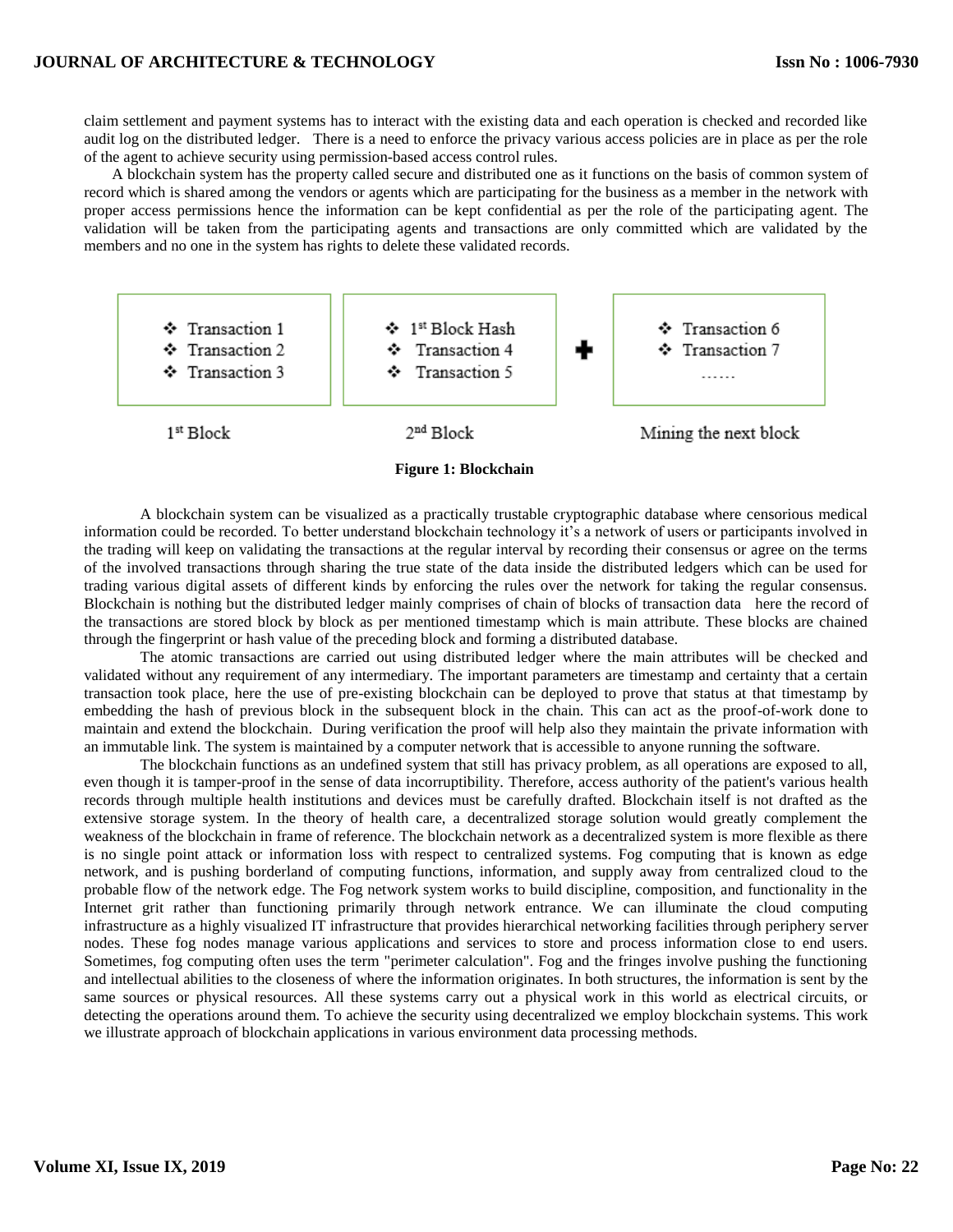#### **II. LITERATURE SURVEY**

According to Zhao, Huawei, et al. [1] efficient key management scheme for health blockchain. It is a consensus that blockchain has great potential application values in the field of healthcare. However, prevention of privacy cover must be solved before the popularity of healthcare restrictions, because blockage over health blocks is involved in a large number of private health data. Here, on the basis of the features of health blockchain, the authors use a body sensor network to design a lightweight backup and efficient recovery scheme for keys of health blockchain.

Amofa, Sandro, et al.[2].A Blockchain-based Architecture Framework for Secure Sharing of Personal Health Data. A blockchain-supported architectural framework for secure control of personal data in a health information exchange by pairing user-generated acceptable use policies with smart contracts. The policy is made at the hospital's registered hospitals which determine permissible actions on their personal Health Information. These policies are stored in the system and consulted with the help of smart contracts to make sure when data can be shared or otherwise. Processing nodes, smart contracts and security monitors of participating health institutions cooperate to ensure patient data security is protected from unauthorized access and computations.

The authors Wang, Shuai, et al.[3] presented the System Blockchain-Powered Parallel Healthcare Systems Based on the ACP Approach. The framework of parallel health care systems (PHSs) based on the artificial systems computational experiments parallel execution (ACP) approach. Emerging blocks technology with, by a composition Consortium blockchain patients, hospitals, healthcare bureaus, and comprehensive health care services for healthcare communities Sharing, medical record review and supervision auditability.

In the paper based on Blockchain-based Personal Health Data Sharing System Using Cloud Storage. Zheng, Xiaochen, et al. [4] had specified a conceptual design for sharing personal continuous dynamic health data using blockchain technology supplemented by cloud storage to share the health-related information in a secure and transparent manner. Personal Health Data Sharing System To enable, based on blockchain and cloud storage technology Users are sharing their personal health data easily and securely.

According to Xia, Qi, et al.[5] in the paper titled as "A system that addresses the issue of medical data sharing among medical big data custodians in a trust-less environment". MeDShare: Trust-less medical data sharing among cloud service providers via blockchain. System Blockchain-based and provides data emergence, auditing and control for shared medical data in the cloud Store in big data establishments. In MeDShare, data transitions and sharing from one entity to the other, along with all actions performed on the MeDShare system, are recorded in a tamper-proof manner. The action of the data series is constantly being checked from the technology mentioned in the paper and later Violations are addressed according to cancellation of access Data.

As per the Neudecker, Till et.al[6] presentation in the paper titled "The System Timing analysis for inferring the topology of the bitcoin peer-to-peer network". A timing analysis method that targets flooding P2P networks and shows its theoretical and practical feasibility. A recognition in Real-world Bit coin Network proves the possibility of notification Cooperative network actively involved with important Accuracy and memories potentially enable attacks on the network. A timing analysis method for inferring a flooding network's topology using information obtained by observing the flooding process.

In the paper based on "Fog Computing as a Defensive Approach Against Distributed Denial of Service (DDoS)" Paharia, Bhumika et.al[7] had proposed an architecture for security of cloud from DDoS attack with the help on additional layer in the architecture termed as Filter Fog here. There is a device Proposed here to enhance the traditional architecture Cloud Computing can be seen as an attempt to secure it Protect the information stored in the cloud. A fog computing is used as a defensive approach from the day-to-day increasing security threats particularly DDoS attacks in cloud computing. Here an architecture has been proposed to obstruct the malicious traffic generated by the DDoS attack from user to the cloud by utilizing the benefits of fog computing.

According to Naidu, Vishal, et al.[8]A Fully Observable Supply Chain Management System Using Block Chain and IOT. The decentralization of this data across different levels ranging from raw material manufacturer to the retailer will lead to a more flexible and transparent system. This feature will turn on results in a system where the data flows faster than traditional Centralized Approach to Supply Chain Management. Using This will help reduce the error rate caused by this system Various stages of supply chain will improve Customer support with full capacity Supply Chain Reprint and Traversal to Provide Spot Face Supplies Inconsistencies at different levels of the tree.

System to Zhao, Huawei, et al [9]. Blockchain is great that's comprehensive Potential app prices for the health service sector, However the above blocks of health blockchain contains great. The number of private health data and it needs to be solved Privacy Protection Problems Before Popularity Health blockchain. System Body Sensor Network, To Build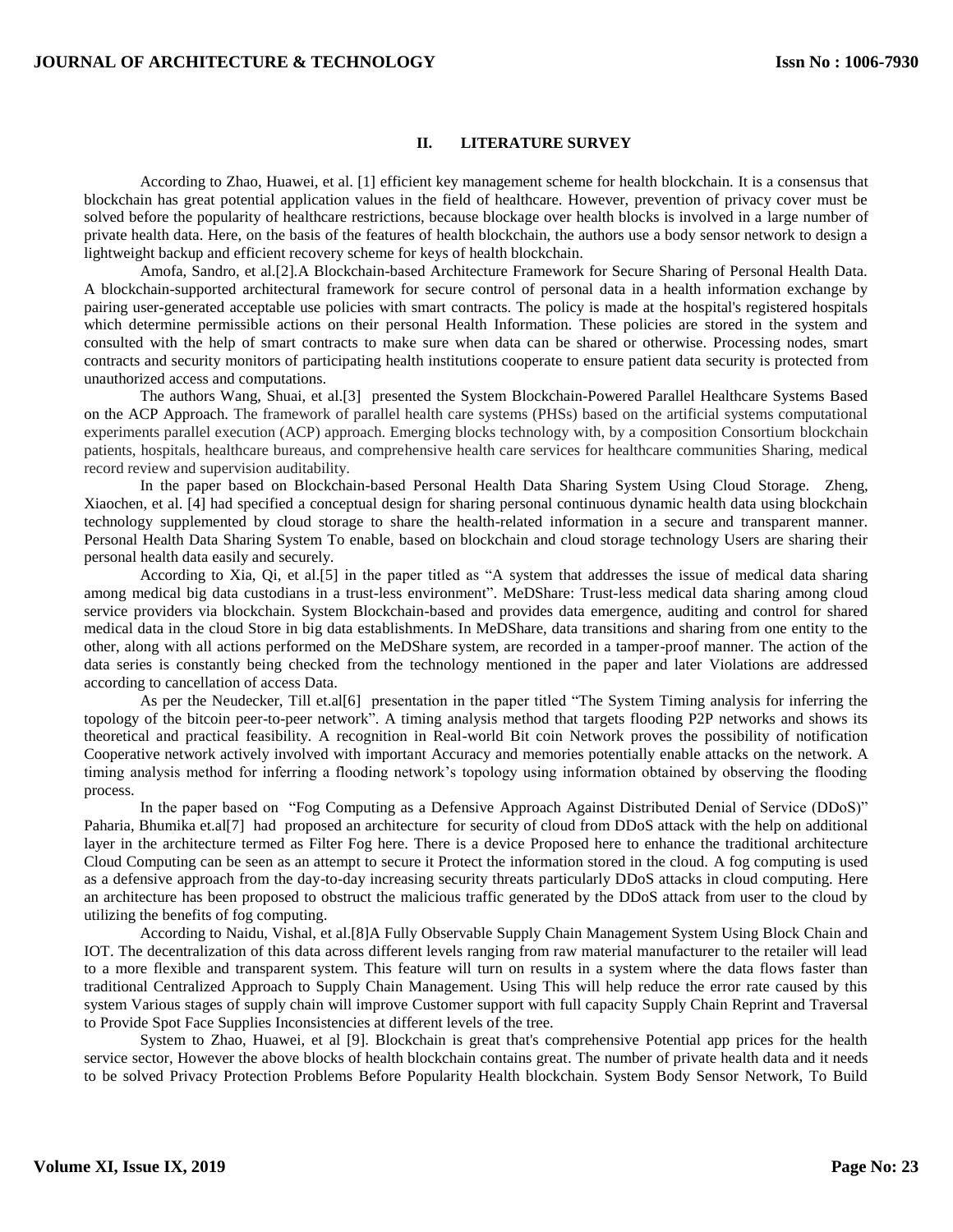# **JOURNAL OF ARCHITECTURE & TECHNOLOGY**

Lightweight Backups and to Build Key Efficient Recovery Planning for Health Inhibitors. The development of electronic techniques, body senor networks (BSNs) emerge to servile the health of the human.

As per Chen, Zhonglin, et al [10] presented paper on " a Security Authentication Scheme of 5G Ultra-Dense Network Based on Block Chain." In this paper authors mentioned about the security authentication scheme of 5G UDN based on the block chaining technologies. An APG-PBFT algorithm based on the block chaining technology with Byzantine Fault Tolerance (PBFT) consensus algorithm is proposed. Mobile Security Authentication Scheme for UC access to UCE, which mainly addresses the problem of how to make reliable access points as APG.

| Sr.<br>No      | <b>Paper Name</b>                                                                                                                         | <b>Author Name</b>                                                           | <b>Proposed System</b>                                                                                                     | Gap                                                                                                               |
|----------------|-------------------------------------------------------------------------------------------------------------------------------------------|------------------------------------------------------------------------------|----------------------------------------------------------------------------------------------------------------------------|-------------------------------------------------------------------------------------------------------------------|
| $\mathbf{1}$   | Efficient key management<br>scheme for health blockchain                                                                                  | Zhao, Huawei,<br>et al                                                       | Various consensus algorithm has<br>been used for key management                                                            | Much resource dependency<br>for node creation                                                                     |
| $\overline{2}$ | Blockchain-based<br>$\mathbf{A}$<br>Architecture Framework for<br>Secure Sharing of Personal<br>Health Data                               | Amofa, Sandro,<br>et al                                                      | Health care data sharing using<br>blockchain approach                                                                      | Much<br>expensive<br>than<br>traditional approaches.                                                              |
| 3              | Blockchain-Powered Parallel<br>Healthcare Systems Based on<br>the ACP Approach                                                            | Wang, Shuai, et<br>al.                                                       | Distributed health<br>care<br>data<br>sharing approach in blockchain                                                       | Not used any pure consensus<br>P2P verification algorithm<br>which<br>generate<br>data<br>inconsistency.          |
| 4              | Blockchain-based<br>Personal<br>Health Data Sharing System<br><b>Using Cloud Storage</b>                                                  | Zheng,<br>Xiaochen, et al.                                                   | Blockchain<br>based<br>mining<br>approach for healthcare in cloud<br>environment                                           | High time complexity during<br>data transmission in data<br>stream.                                               |
| 5              | MeDShare:<br>Trust-less<br>medical data sharing among<br>cloud service providers via<br>blockchain.                                       | Xia, Qi, et al.                                                              | Massive data sharing approach<br>via blockchain using encryption<br>algorithm                                              | High network overhead.                                                                                            |
| 6              | Timing analysis for inferring<br>the topology of the bitcoin<br>peer-to-peer network                                                      | Neudecker, Till,<br>Philipp<br>Andelfinger,<br>Hannes<br>and<br>Hartenstein. | P2P environment has proposed<br>in bitcoin network                                                                         | It can work only in GPU's<br>environment.                                                                         |
| $\overline{7}$ | Computing<br>Fog<br>as<br>a<br>Defensive Approach Against<br>Distributed Denial of Service<br>$(DDoS)$ :<br>A<br>Proposed<br>Architecture | Paharia,<br>Bhumika,<br>and<br>Kriti Bhushan.                                | Machine Learning base attack<br>defensive scheme using fog<br>computing                                                    | Strong<br>hardware<br>configuration required, much<br>expensive                                                   |
| 8              | A Fully Observable Supply<br>Chain Management System<br>Using Block Chain and IOT.                                                        | Naidu,<br>Vishal,<br>et al.                                                  | Supply chain management using<br><b>IoT</b><br>and<br>Blockchain<br>in<br>traditional<br>transaction<br>management system. | Traditional approach, system<br>did not used pure blockchain<br>in P2P<br><b>base</b><br>consensus<br>environment |
| 9              | Lightweight<br>Backup<br>and<br>Efficient Recovery Scheme<br>for Health Blockchain Keys.                                                  | Zhao,<br>Huawei,<br>et al.                                                   | Auto data recovery from disk<br>failure using secure blockchain<br>approach.                                               | Key management issues                                                                                             |
| 10             | Security Authentication<br>A<br>Scheme of 5G Ultra-Dense<br>Network Based on Block<br>Chain                                               | Chen, Zhonglin,<br>et al.                                                    | Authentication approach using<br>consensus algorithm for various<br>network authentication                                 | Applicable in user access<br>control only, not for MAC<br>authentication                                          |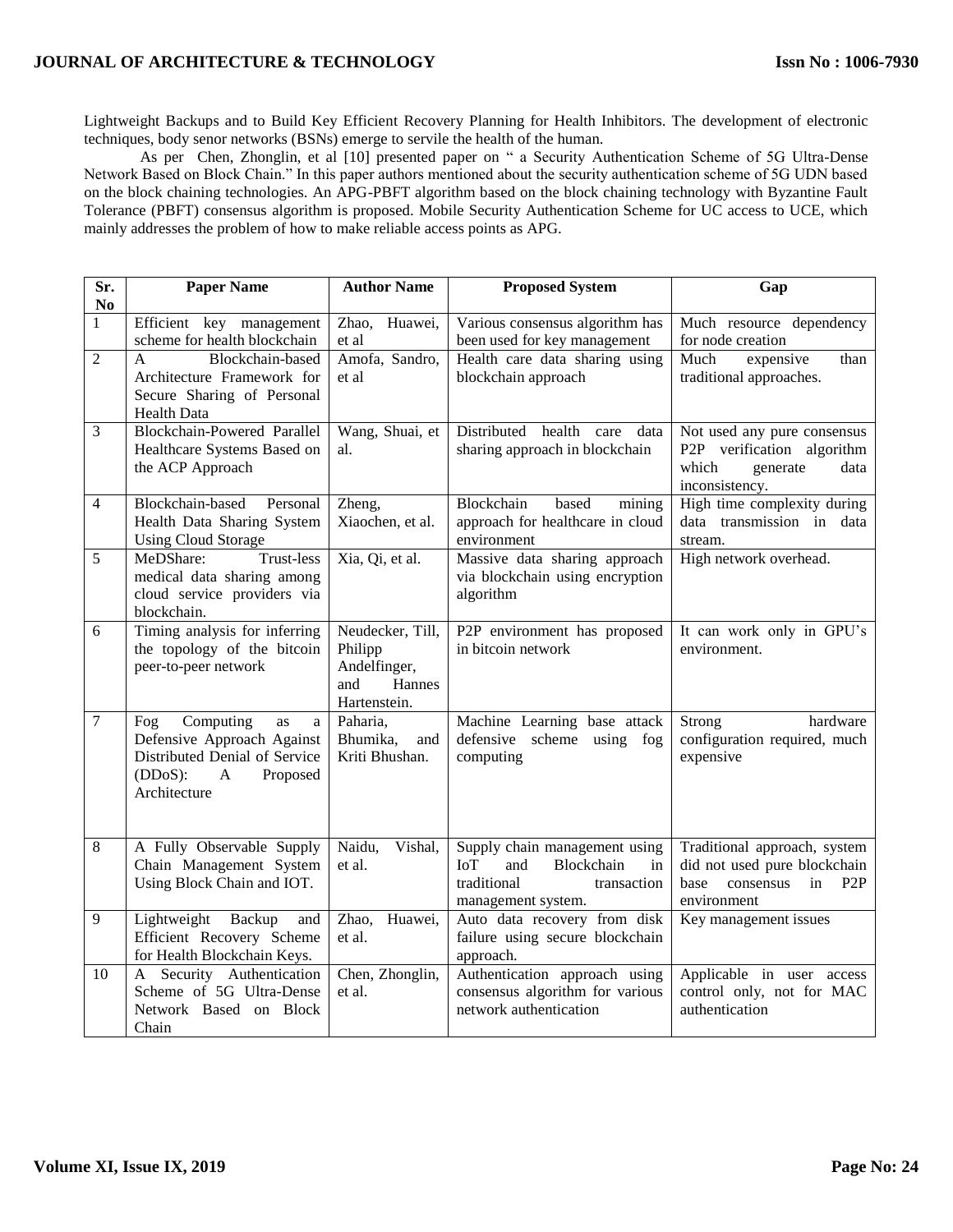#### **III. SYSTEM OVERVIEW**

In the proposed research work to design and implement a system for health care data, where user can store all information in single blockchain without any Trusted Third Party (TTP) in fog computing environment. The system also carried out data integrity, confidentiality as well as eliminate the inconsistency for end user.



**Figure 2: System overview**

System highlights the implementation of health care data storage using block chain. In the system the patient if changes the city and then refers to the doctor of the other city then through fog networks the new doctor can get the complete history of that patient and for maintaining the secure data we use the blockchain technology.

In this data is processed in multiple servers so the transactions are processed in sequencing fog network. This illuminates the quality of service issue and time limits. This is a middleware system in which the processing environment in which the load will be balanced using threads. The request generated will be parallels saved on all nodes in a Blockchain manner. Hash generation algorithm and the Hash will be generated for the given string. Before executing any transaction, we use peer to peer verification to validate the data. If any chain is invalid then it will recover or update the current server blockchain. This will validate till the all nodes are verified and commit the query. Mining algorithm is used for checking the hash generated for the query till the valid hash is generated.

## **IV. CONCLUSION**

From the additional technical side, abundant analysis is required to pinpoint the foremost sensible style method in making associate degree practical system exploitation the Blockchain technology whereas equalization important security and confidentiality considerations in attention. whether or not to make a redistributed application leverage associate degree existing Blockchain, extra analysis on secure and economical package apply for applying the Blockchain technology in attention additionally required to teach package engineers and domain consultants on the potential and also limitations of this new technology. Likewise, validation and testing approaches to measure the efficaciousness of Blockchain-based health care architectures compared to existing systems are vital (e.g., via performance metrics associated with time and value of computations or assessment metrics associated with its feasibility). In some cases, a replacement Blockchain network is also